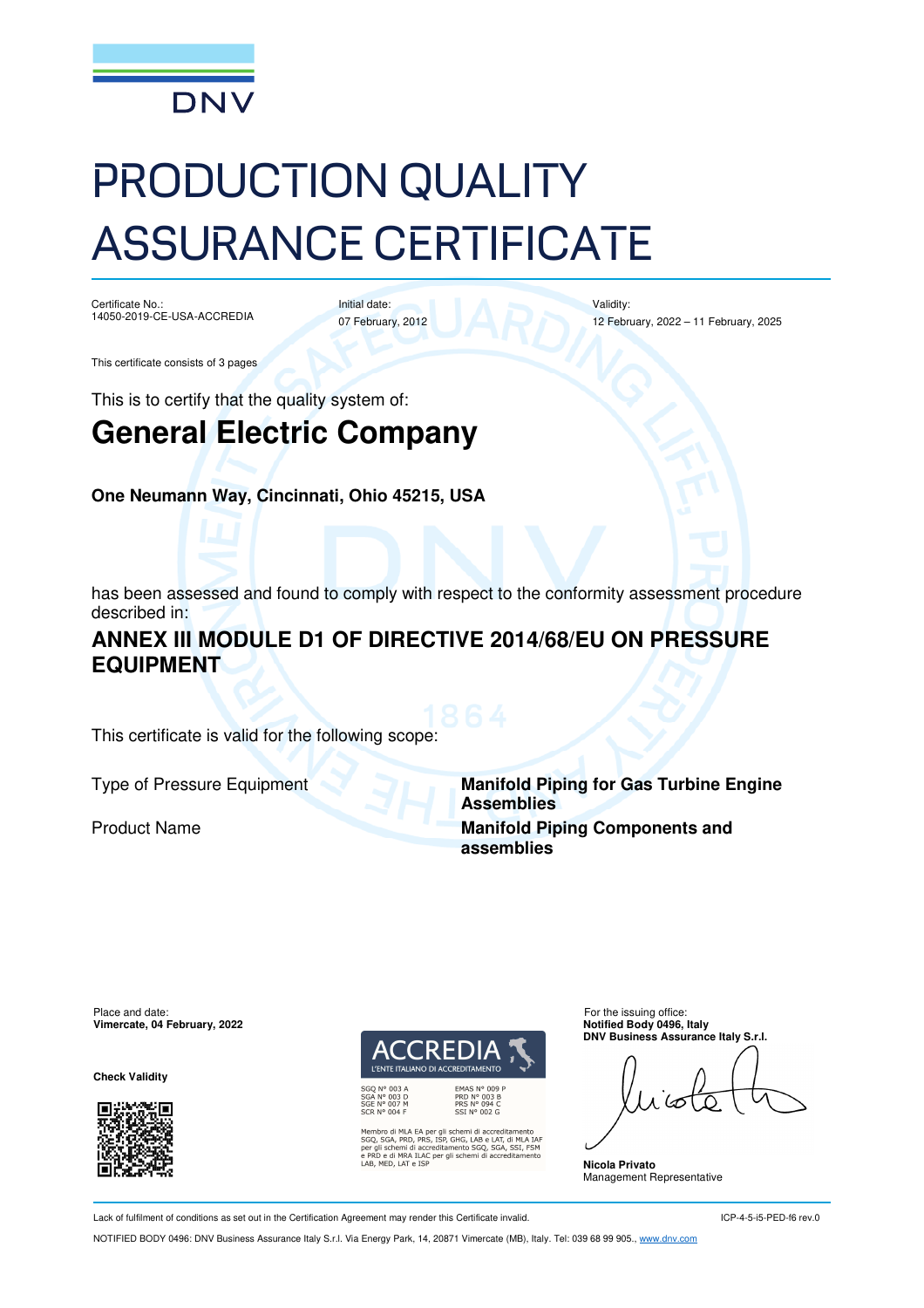

Certificate No.: 14050-2019-CE-USA-ACCREDIA Place and date: Vimercate 04 February, 2022 Revision No.: 01

#### **Jurisdiction**

Application of Directive 2014/68/EU and Decreto Legislativo n. 26 of 15 February 2016.

## **Certificate history:**

| <b>Revision</b> | <b>Description</b>                                                             | <b>Issue Date</b> |
|-----------------|--------------------------------------------------------------------------------|-------------------|
| $\overline{00}$ | Re-Certification and Transfer from 0575<br>Certificate #109438-2012-CE-HOU-DNV | 17 June, 2019     |
| 101             | Re-Certification                                                               | 04 February, 2022 |

## **Products covered by this Certificate:**

| <b>Product Name</b>                                    | <b>Product Description</b>                                  | <b>Type of material</b>                      | <b>Applied product</b><br>∣standard           |
|--------------------------------------------------------|-------------------------------------------------------------|----------------------------------------------|-----------------------------------------------|
| <b>Manifold Piping</b><br>Components and<br>assemblies | Manifold Piping for Gas Turbine Engine<br><b>Assemblies</b> | Non-ferritic & austenitic<br>stainless steel | ASME B31.3:2017/Manufacturer<br>specification |

#### **Sites covered by this certificate**

| <b>Site Name</b>                   | <b>Site Address</b>                                 | <b>Audited by</b>   | <b>Date</b>            | <b>Report ref</b>  |
|------------------------------------|-----------------------------------------------------|---------------------|------------------------|--------------------|
| <b>General Electric</b><br>Company | One Neumann Way, Cincinnati, Ohio<br>45215 - USA    | <b>Gary Farrell</b> | 4-5 January 2022       | <b>RC ReportOH</b> |
| Unison-Dayton                      | 2455 Dayton Xenia Road, Dayton, Ohio<br>45434 - USA | <b>Gary Farrell</b> | 4-5 January 2022       | <b>RC ReportOH</b> |
| Montana Precision<br>Products      | 119800 Rick Jones Way Butte, Montana<br>59750 - USA | <b>Gary Farrell</b> | 29-30 December<br>2021 | <b>RC ReportMT</b> |
| Unison Engine<br>Components        | UI. Nowowiejska 50A<br>58-200 Dzierzoniow, Polska   | Adam Niklewski      | 13-14 December<br>2021 | <b>RC ReportPL</b> |

#### **Design Data**

| <b>Maximum Allowable</b><br>Pressure (PS) | <b>Maximum/Minimum Allowable</b><br>Temperature (TS) | <b>Fluid</b>              | <b>Fluid Group</b> |
|-------------------------------------------|------------------------------------------------------|---------------------------|--------------------|
| 97 bar g                                  | 649/-54°C                                            | Air/Gas Fuel/Liquid/Steam | 1/2                |

Lack of fulfilment of conditions as set out in the Certification Agreement may render this Certificate invalid.

ICP-4-5-i5-PED-f6 rev.0

NOTIFIED BODY 0496: DNV Business Assurance Italy S.r.l. Via Energy Park, 14, 20871 Vimercate (MB), Italy. Tel: 039 68 99 905., www.dnv.com